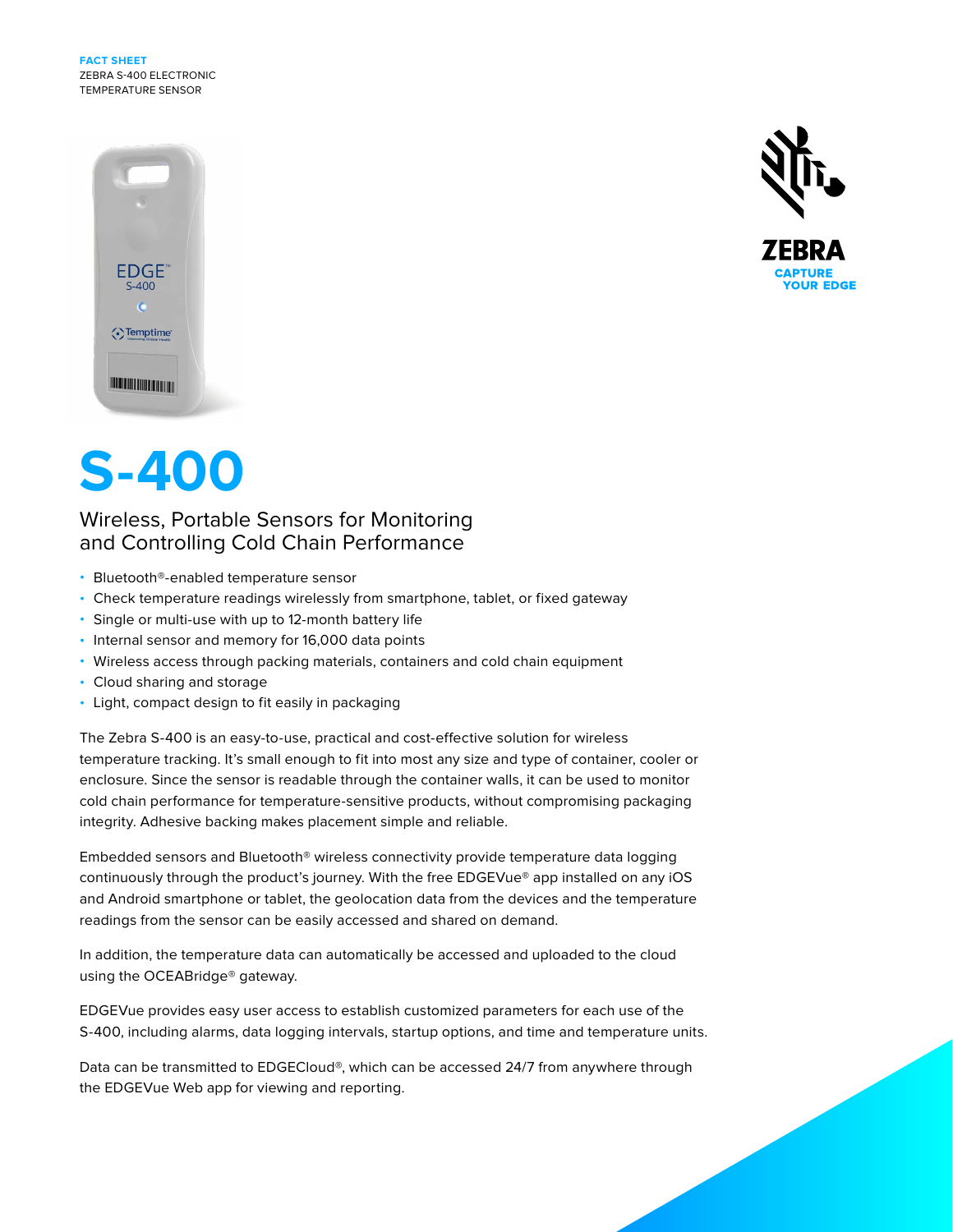**FACT SHEET** ZEBRA S-400 ELECTRONIC TEMPERATURE SENSOR

#### **Sensor Specifications**

**Single or multi-use, portable Temperature Range:** -30°C to +70°C (-22°F to 158°F) **Accuracy:** +/- 0.3°C **Resolution:** 0.01°C **Temperature Display:** °C or °F, selectable

#### **Dimensions**

**Dimensions:** L 3.2 x W 1.4 x D 0.3 in (81 x 43.4 x 8.2 mm) **Thickness:** 0.3 in (8.2 mm) **Weight:** 0.9 oz (25.2 g) **Case:** ABS, IP30 protection, adhesive backing for mounting **Serial Number:** Unique for each module

#### **Battery**

**Battery:** Li Manganese dioxide/Organic electrolyte, non-replaceable **Battery Life:** Up to 12 months (dependent on data logging frequency) **Shelf Life:** minimum 4 months

#### **Data Logging Functions**

**LED indicator:** Alarm status and communication **Alarm Limits:** Programmable high and low, with delay

**Startup options:** Immediate, Delayed with programmable threshold

**Data logging intervals:** Programmable, 15 seconds to 59 seconds (1 second intervals) OR 1 to 255 minutes (1 minute intervals)

**Data logging stop:** Programmable, memory full, or overwrite oldest values **Date/Time Stamps:** Programmable local time

or GMT **Memory Internal: up to 16,000 data points**

**Reports:** CSV and PDF file formats



Download the free EDGEVue® app from iTunes or Google Play



Use EDGEVue to set up data logging profile and preferences



EDGEVue automatically detects the S-400 sensors within Bluetooth range



Uses smartphone/tablet GPS to track routes with detailed information



Connect to the S-400 to monitor data on-demand, anywhere along the delivery route